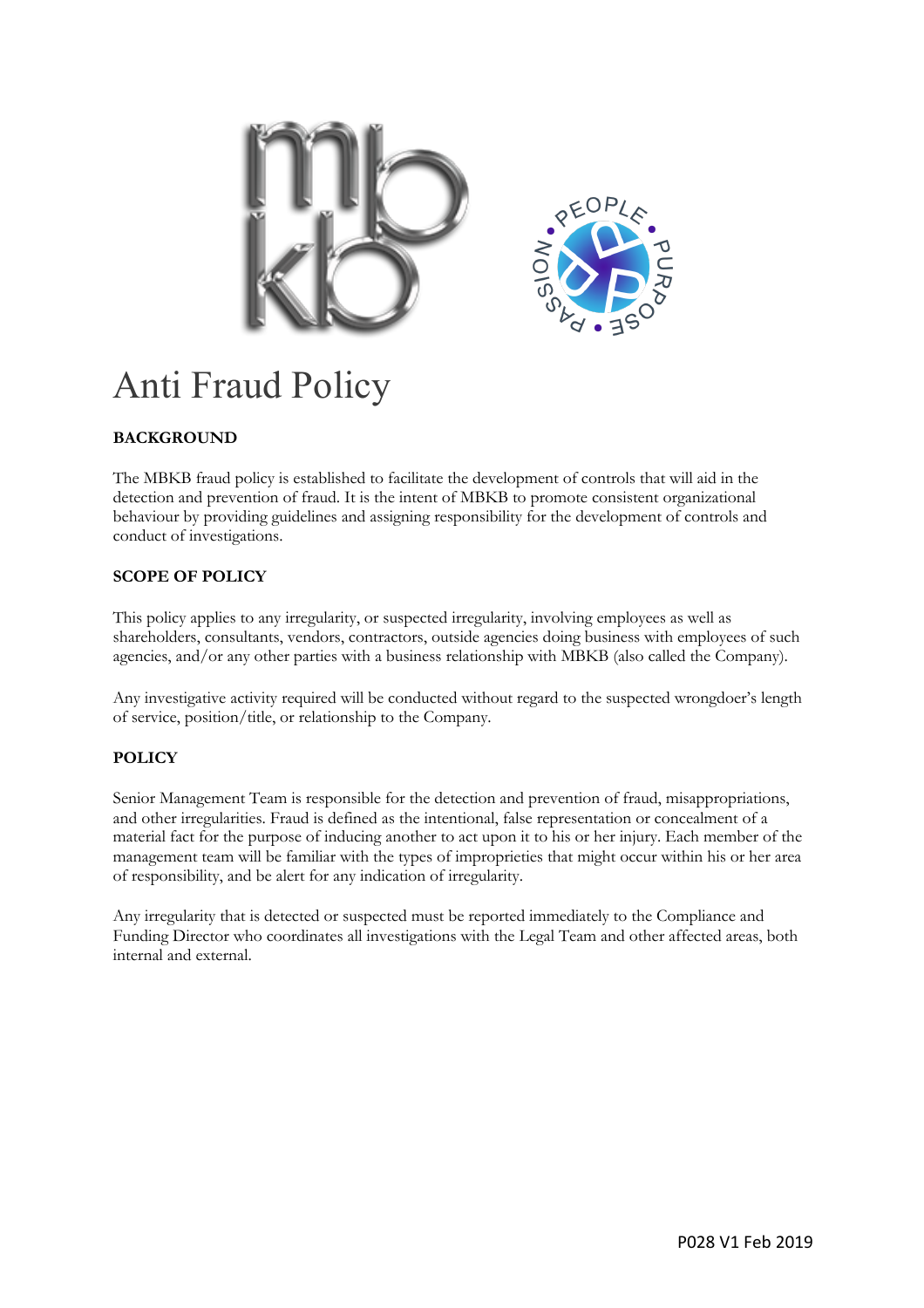#### **ACTIONS CONSTITUTING FRAUD**

The terms defalcation, misappropriation, and other fiscal irregularities refer to, but are not limited to:

- Any dishonest or fraudulent act
- Misappropriation of funds, supplies, or other assets
- Impropriety in the handling or reporting of money or financial claims  $\alpha v \delta$  transactions
- Profiteering as a result of insider knowledge of company activities
- Disclosing confidential and proprietary information to outside parties
- Accepting or seeking anything of material value from contractors, vendors, or persons providing services/materials to the Company. Exception: Gifts less than  $f<sub>1</sub>50$  in value.
- Destruction, removal, or inappropriate use of records, furniture, fixtures, and equipment; and/or
- Any similar or related irregularity

#### **OTHER IRREGULARITES**

*Irregularities* concerning an employee's moral, ethical, or behavioural conduct should be resolved by departmental management.

If there is any question as to whether an action constitutes fraud, contact the Contract and Funding Director for guidance.

#### **INVESTIGATION RESPONSIBILITIES**

The Contract and Funding Director has the primary responsibility for the investigation of all suspected fraudulent acts as defined in the policy. If the investigation substantiates that fraudulent activities have occurred, the Contract and Funding Director will issue reports to Operational Team and, if appropriate, to the Board of Governors.

Decisions to prosecute or refer the examination results to the appropriate law enforcement and/or regulatory agencies for independent investigation will be made in conjunction with legal counsel and senior management, as will final decisions on disposition of the case.

#### **CONFIDENTIALITY**

The Contract and Funding Director treats all information received confidentially. Any employee who suspects dishonest or fraudulent activity will notify the Contract and Funding Director immediately, and *should not attempt to personally conduct investigations or interviews/interrogations* related to any suspected fraudulent act (see **REPORTING PROCEDURE** section below).

Investigation results *will not be disclosed or discussed* with anyone other than those who have a legitimate need to know. This is important in order to avoid damaging the reputations of persons suspected but subsequently found innocent of wrongful conduct and to protect the Company from potential civil liability.

#### **AUTHORIZATION FOR INVESTIGATING SUSPECTED FRAUD**

The Contract and Funding Director will have:

- Free and unrestricted access to all Company records and premises, whether owned or rented; and
- The authority to examine, copy, and/or remove all or any portion of the contents of files, desks, cabinets, and other storage facilities on the premises without prior knowledge or consent of any individual who might use or have custody of any such items or facilities when it is within the scope of their investigation.